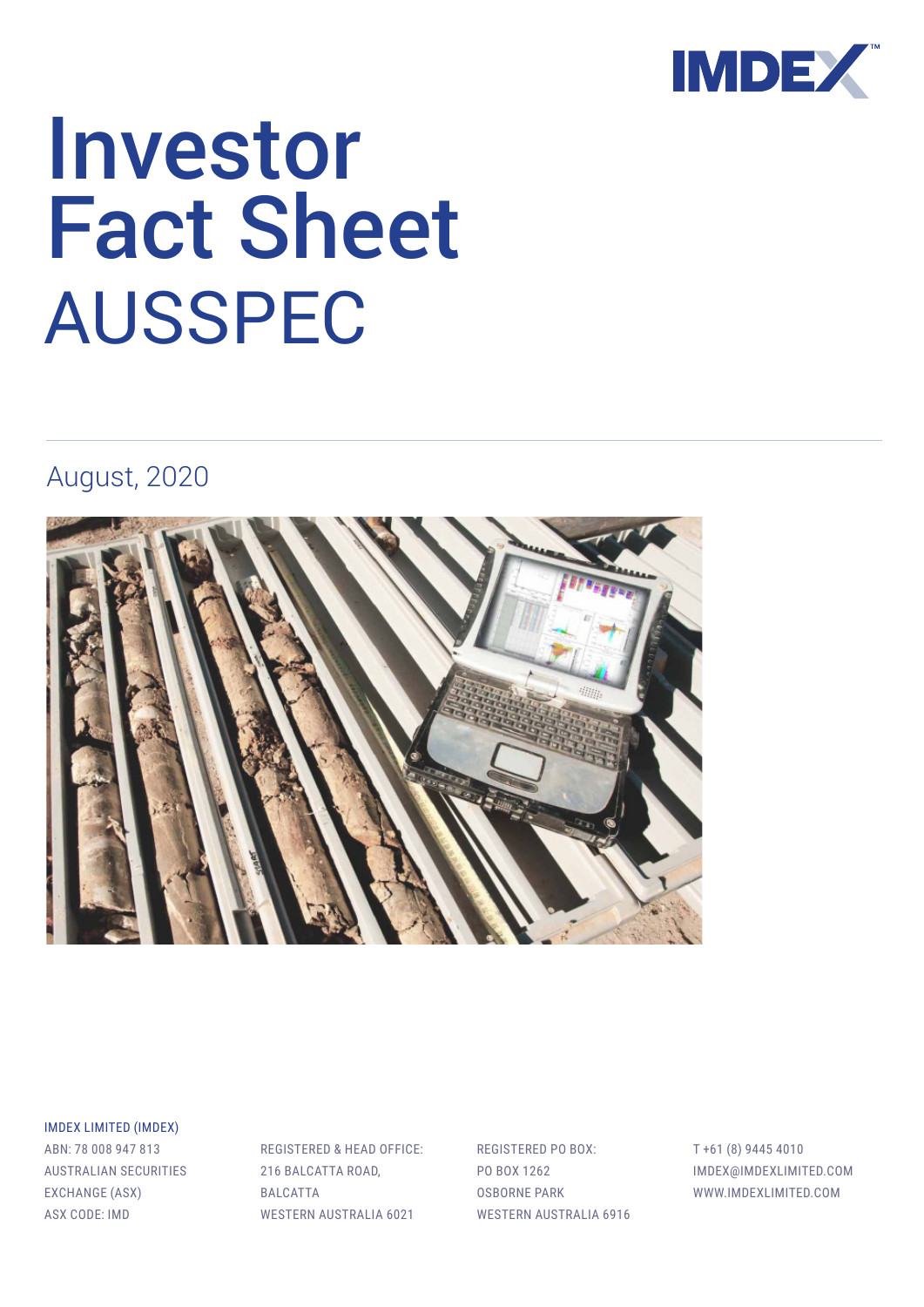

# **Who is AusSpec?**

AusSpec is the industry leader in automated mineralogy from infrared scanners and hand-held spectrometers in the field. The New Zealand-based company was co-founded by Dr Sasha Pontual – the world-leading spectral mineralogy expert – who has built an extensive spectral library over the past five years. Dr Pontual holds a PhD in Geology and Remote Sensing. She has more than 30 years' experience in the application of spectral data to mining and exploration and her vision 'has always been to make spectral geology available to all geologists.'

### How many employees does AusSpec have?

AusSpec has six highly knowledgeable team members who will complement IMDEX's world-leading product development and geoscience capabilities.

### What is a spectrometer?

Spectrometers emit and then measure the reflectance of near infrared light on a rock surface, these are called reflectance spectra. From these spectra, minerals and their properties can be determined.

### What is aiSIRIS?

aiSIRIS (Artificial Intelligence Spectral InfraRed Interpretation System) is a third-generation SaaS product.

### How does aiSIRIS work?

aiSIRIS allows the spectra captured by spectrometers to be uploaded to identify minerals using cloud-based machine algorithms.Results are then validated by spectral mineralogy experts before being downloaded for critical decision making. The process is considerably faster, more economical and has less risk than human led interpretation. As a result, mineralogy can become a routine part of the rock characterisation process and allows a full understanding of the mineralogy of an ore system. This understanding enhances the discovery phase and critically, informs how to optimally process ore once mining has commenced.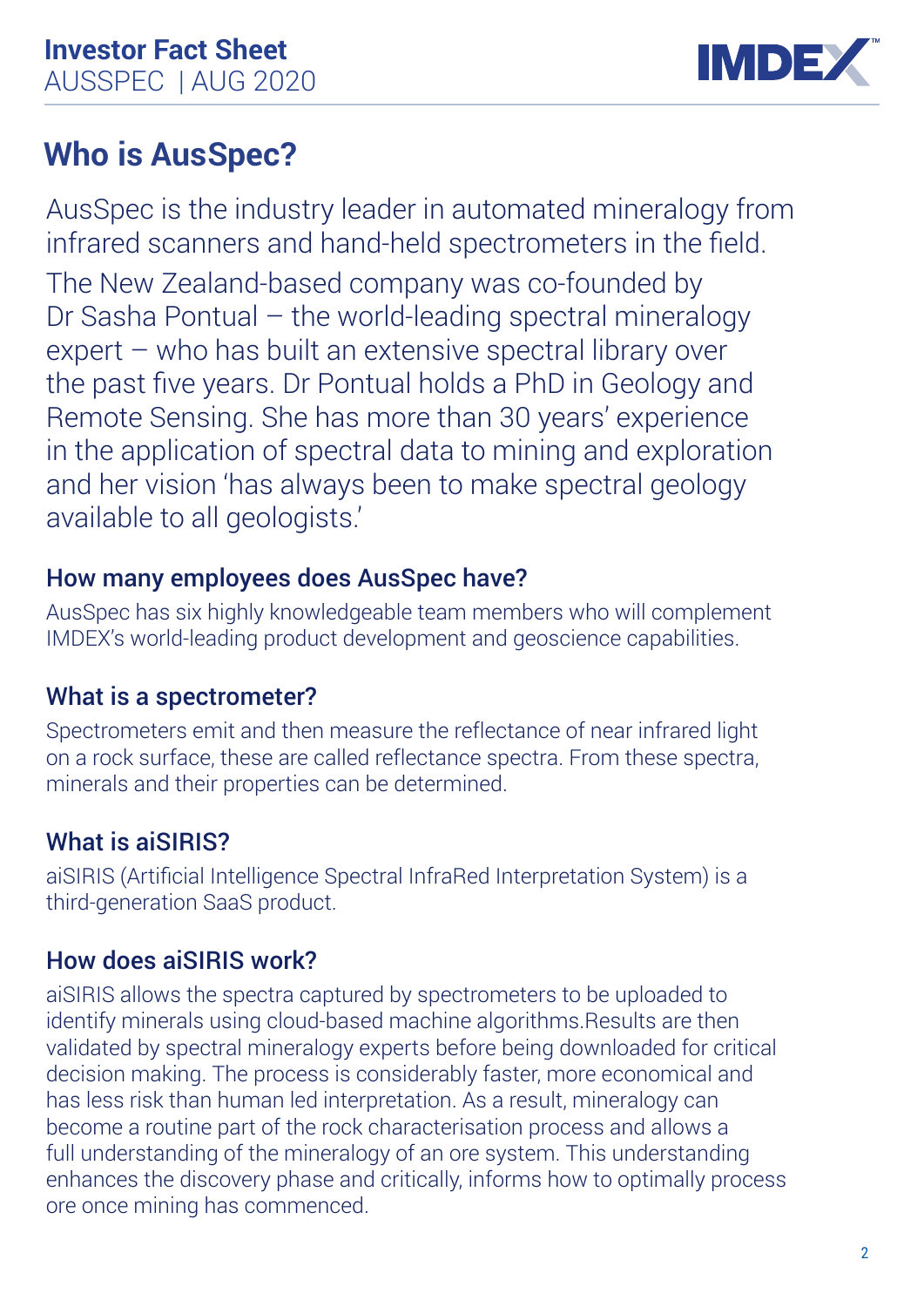

### When was aiSIRIS developed?

Dr Pontual and her team commenced development of aiSIRIS in 2013. Since then, the proven third-generation SaaS product has processed over 2 million spectra on some 1000 projects with major resource companies and early technology adopters. It is now ready to be scaled via IMDEX's global distribution network.

### How does aiSIRIS generate revenue and earnings?

aiSIRIS generates revenue via a SaaS consumption model and delivers premium margins in line with other low touch SaaS products.

### Who are AusSpec's clients?

aiSIRIS is currently utilised by large resource companies, principally within the exploration phase. The SaaS product is applicable across the mining value chain.

### Will IMDEX continue to develop aiSIRIS?

IMDEX is committed to ongoing R&D to maintain technology leadership. The Company will work with Dr Pontual and the AusSpec team to develop and commercialise the next generation aiSIRIS-X, which removes the need for expert validation and enables mineralogy results to be securely accessed in real-time, anywhere and at any time.

### Will IMDEX's R&D expenditure increase during FY21?

IMDEX's R&D expenditure will remain in line with FY20 – \$18m - \$20m. The Company has a rigorous R&D stage gate process and the ability to prioritize projects as needed.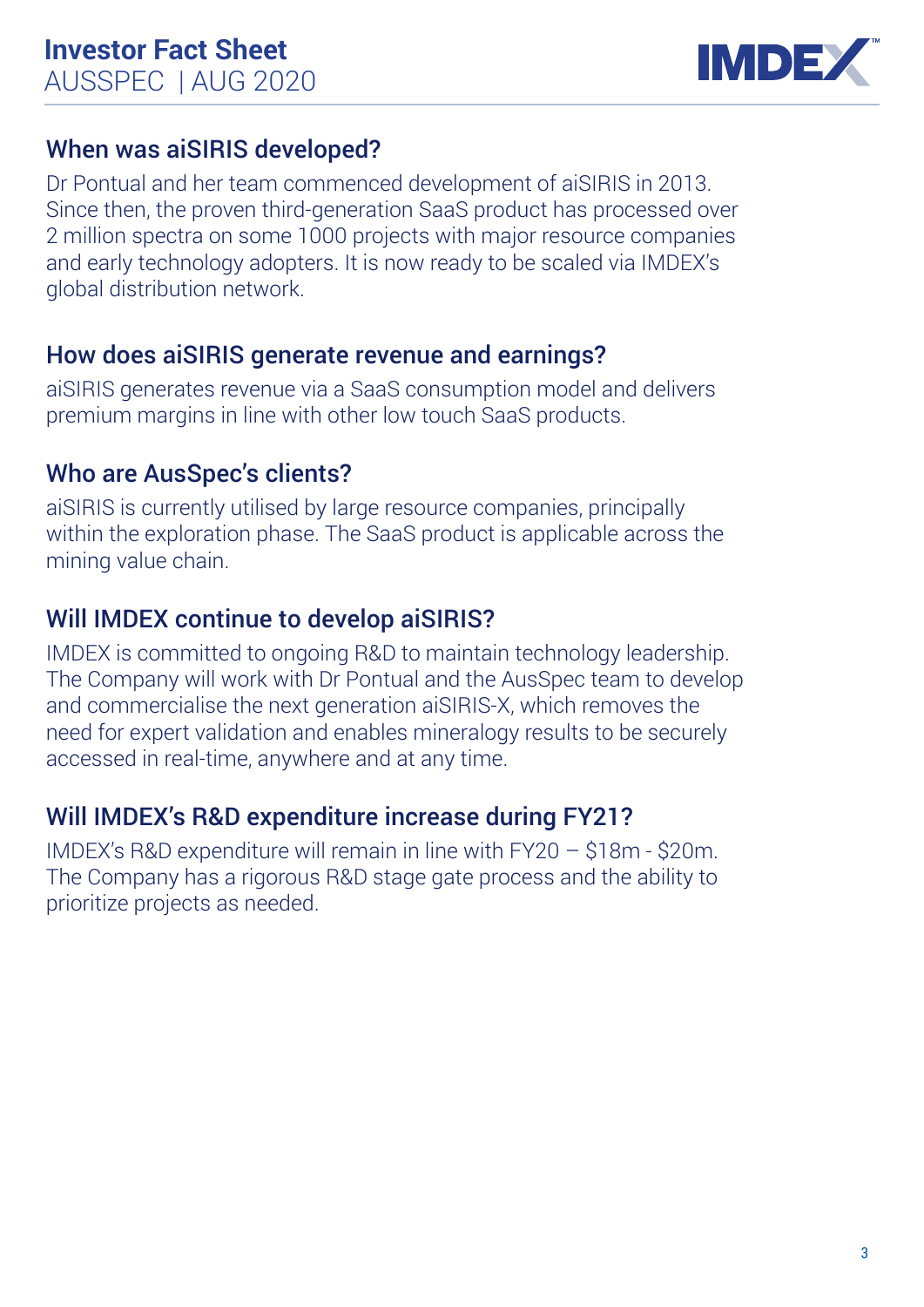

### Why are Rock Knowledge and Mineralogy Important?

The economic viability of all orebodies is assessed on data relating to minerals, location, texture and grade – the four key components of total rock knowledge. Rock knowledge is understanding the rock as it exists in the drill or blasthole – in exploration it answers the question 'where next' and in production it answers 'how can processing be optimised'.

The minerals within an orebody influence its physical properties such as strength and breakability. Typically, understanding the mineralogy of a sample involves laboratory testing and expert analysis based on limited samples. The process is time consuming, costly and inefficient.

### Why is quality data important?

The economic viability of all orebodies is assessed on data relating to rock knowledge.

Drilling data is the primary source of information used to inform the major investment decisions made by resource companies. On average, the volume of material drilled, sampled and studied compared to the volume of material mined is approximately 0.0001%. Obtaining quality data and having confidence in the results is vital.

IMDEX's vision as a leading global Mining-Tech company is to provide clients with real-time access to quality rock knowledge to enhance decision making across the mining value chain. aiSIRIS provides another important component in IMDEX's technology stack to achieve this.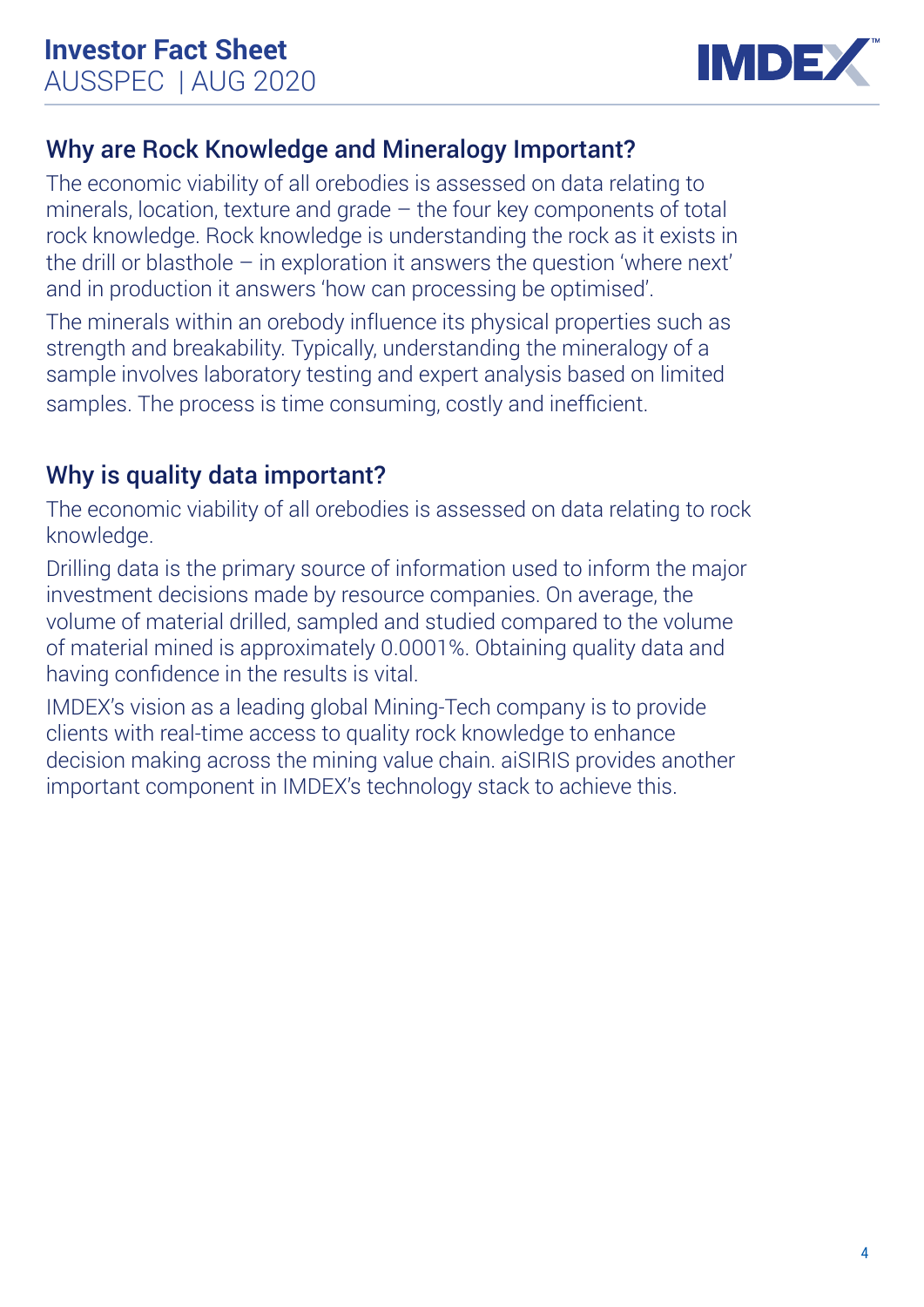

### Is AusSpec a profitable business?

AusSpec has a four-year consistent and profitable growth profile. Unaudited revenue for the financial year ended 31 March 2020 was A\$1.5 million.

### How does IMDEX plan to grow the AusSpec business?

There are three principal areas IMDEX can increase revenue generated by aiSIRIS:

- Leveraging IMDEX's extensive global distribution network;
- Marketing the benefits of aiSIRIS economic, time saving and enhanced quality – which enable the collection and interpretation of spectral mineralogy data to become routine within the industry and therefore grow the market; and
- Applying the SaaS product to the mining and production phase of the mining value chain.

### How does AusSpec complement IMDEX's growth strategy?

AusSpec is a strong strategic fit for IMDEX and provides a compelling opportunity to build the Company's total rock knowledge offering for clients – from the drill rig to the core farm and the processing plant.

Every mine in the world makes decisions on the four components of rock knowledge – location, texture, grade and mineralogy. IMDEX's technology stack currently addresses three of these components and aiSIRIS satisfies the fourth  $-$  mineralogy.

aiSIRIS also aligns with IMDEX value proposition by enabling the timely delivery of critical data. This allows real-time decisions to be made, rather than having to wait weeks or months.

### Who are AusSpec's competitors?

AusSpec's aiSIRIS product is unique with no competitors within the global minerals industry. Barriers to entry are high due to the extensive spectral mineralogy training set that has been developed over the last seven years.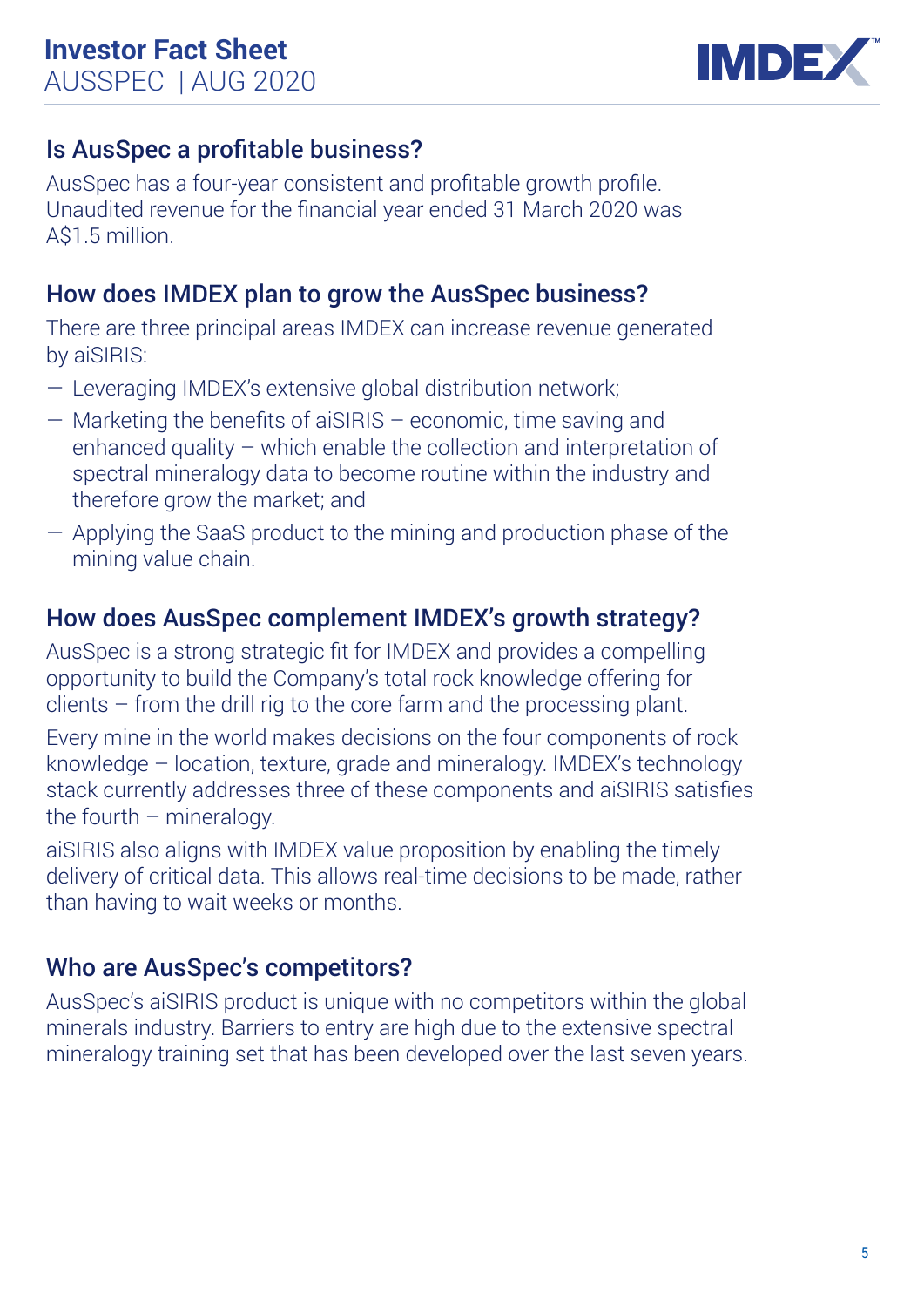

### Why is AusSpec important?

### **LOCATION:**

IMDEXHUB-IQ™ connected survey tools mean geologists can see where their holes are anywhere and anytime, rather than relying on paper-based work flows.



IMDEX's In-field GeoAnalysis solution enables geoscientists to obtain quality assay data at the rig or core farm rather than waiting for laboratory results.

product provides a real-time mineralogy solution to IMDEX's rock knowledge offering. It replaces a workflow reliant on laboratory and expert interpretation that is asynchronous to data collection.

**MINERALS:** AusSpec's aiSIRIS SaaS

### combines multiple sensors to allow geologists to see the position of their structures in 3D as they log in the core farm. This replaces workflow where data gathering and interpretation were separated by weeks or months.

**TEXTURE:** IMDEX's

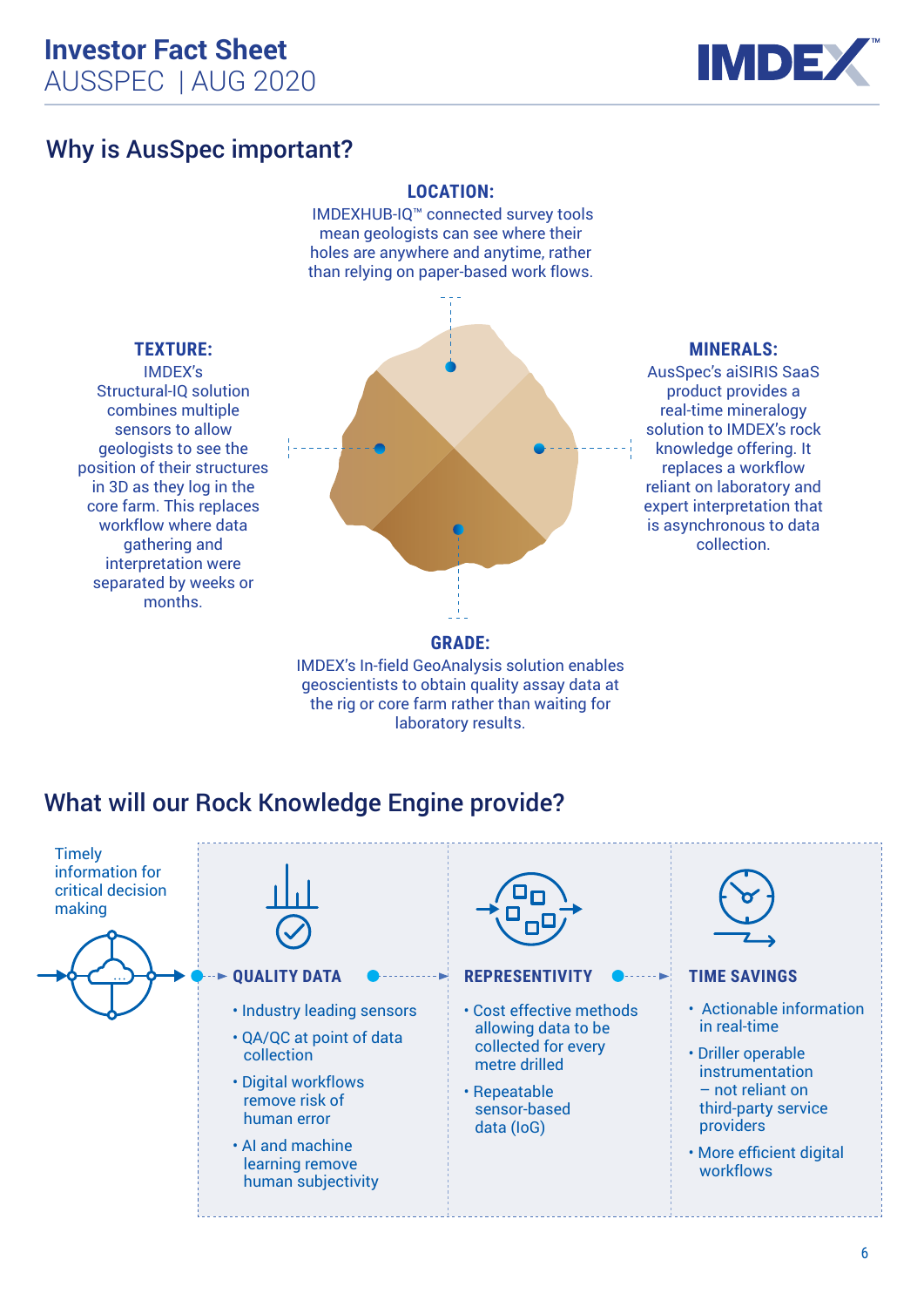

### Was the acquisition an exclusive arrangement or a market tender?

It was a competitive process. AusSpec had developed a unique technology based on 5 years of human trained spectral mineralogy intelligence. AusSpec identified the need for a distribution partner to grow the company. There were three options and IMDEX was the successful bidder.

### What was the structure of the transaction to acquire AusSpec?

The consideration for the acquisition of 100% of AusSpec shares will be satisfied by three cash payments of A\$1.0m (commencing on completion and payable annually thereafter), together with A\$5.5m in IMDEX shares. A\$5.0m IMDEX shares will be issued on completion and the balance in July 2022. Shares were issued at the volume weighed average price of each ordinary IMDEX share, as traded on the ASX ten days prior to the date of calculation.

|                    | Cash    | <b>IMDEX Shares</b> |
|--------------------|---------|---------------------|
| <b>1 July 2020</b> | A\$1.0m | A\$5.0m             |
| <b>1 July 2021</b> | A\$1.0m | ▬                   |
| <b>1 July 2022</b> | A\$1.0m | A\$0.5m             |
| <b>TOTAL</b>       | A\$3.0m | A\$5.5m             |

### How will IMDEX fund the cash payments?

Cash considerations will be funded from IMDEX's existing cash flows.

### How does the transaction structure share the risk of future technology development?

Components of the cash and equity considerations are conditional on the delivery of the next generation aiSIRIS-X and successfully contracting sites with new or existing clients.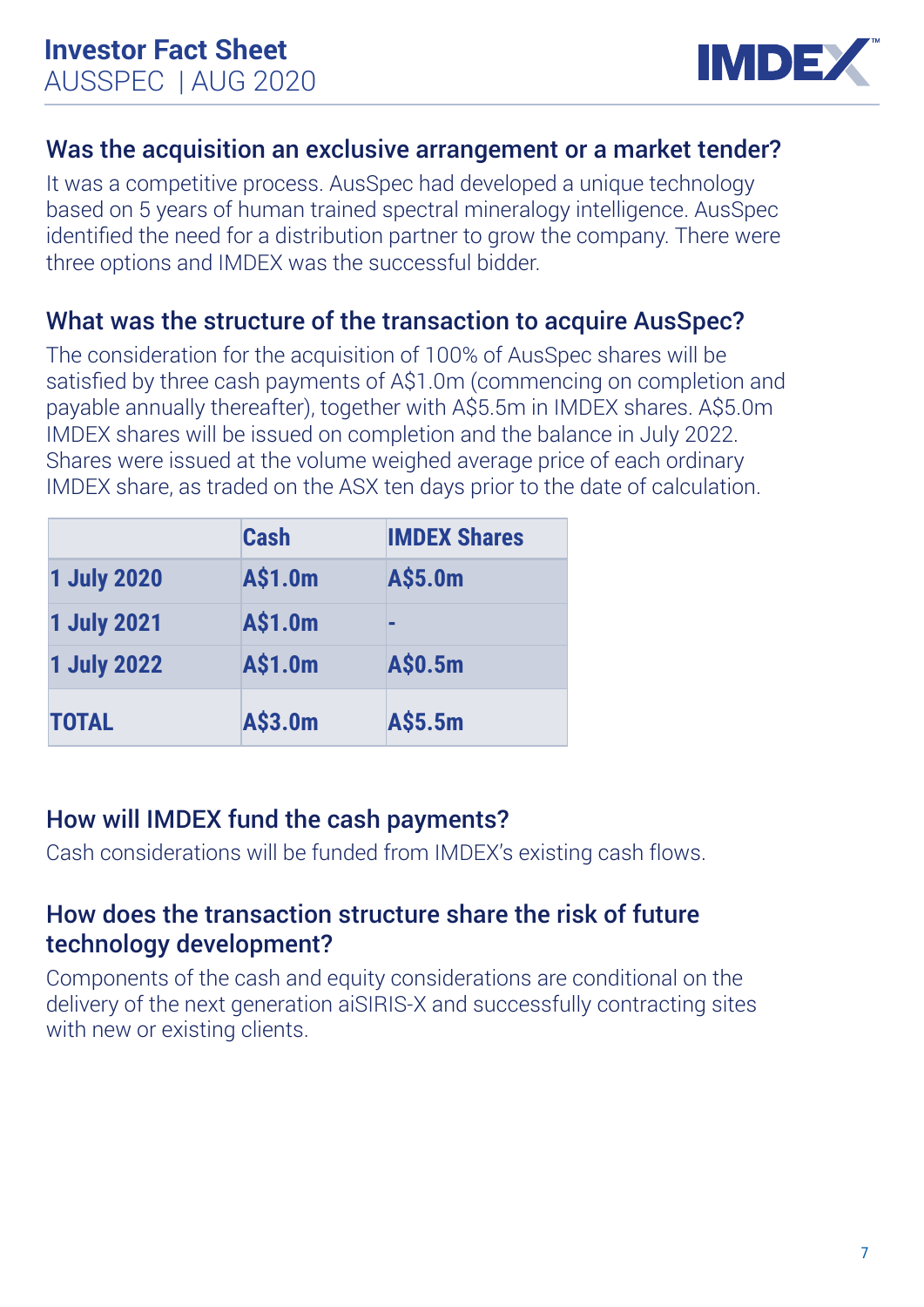

### Are there likely to be any challenges with integration?

No. IMDEX has an existing relationship with AusSpec due to its integration with geochemistry analysis software (IMDEX ioGAS). The Company also worked closely with the AusSpec during the due diligence period and confirmed a shared passion for delivering technologies that enhance the global minerals industry. AusSpec's aiSIRIS complements IMDEX's existing product offering and IMDEX's global distribution network will realize AusSpec's vision of making spectral geology available to all geologists. IMDEX is looking forward to working with the AusSpec team.

### What are the terms of employment for the AusSpec personnel?

Three key AusSpec personnel have been provided two year fixed contracts.

### Does IMDEX have plans for any further acquisitions?

IMDEX continuously scans its environment for technologies that complement its product offering and provide additional value to clients. The Company may then acquire, build or collaborates to deliver this technology. IMDEX has a strong balance sheet with a net cash position. Any future transaction would only be pursued if this position was protected.

## **Thank you.**